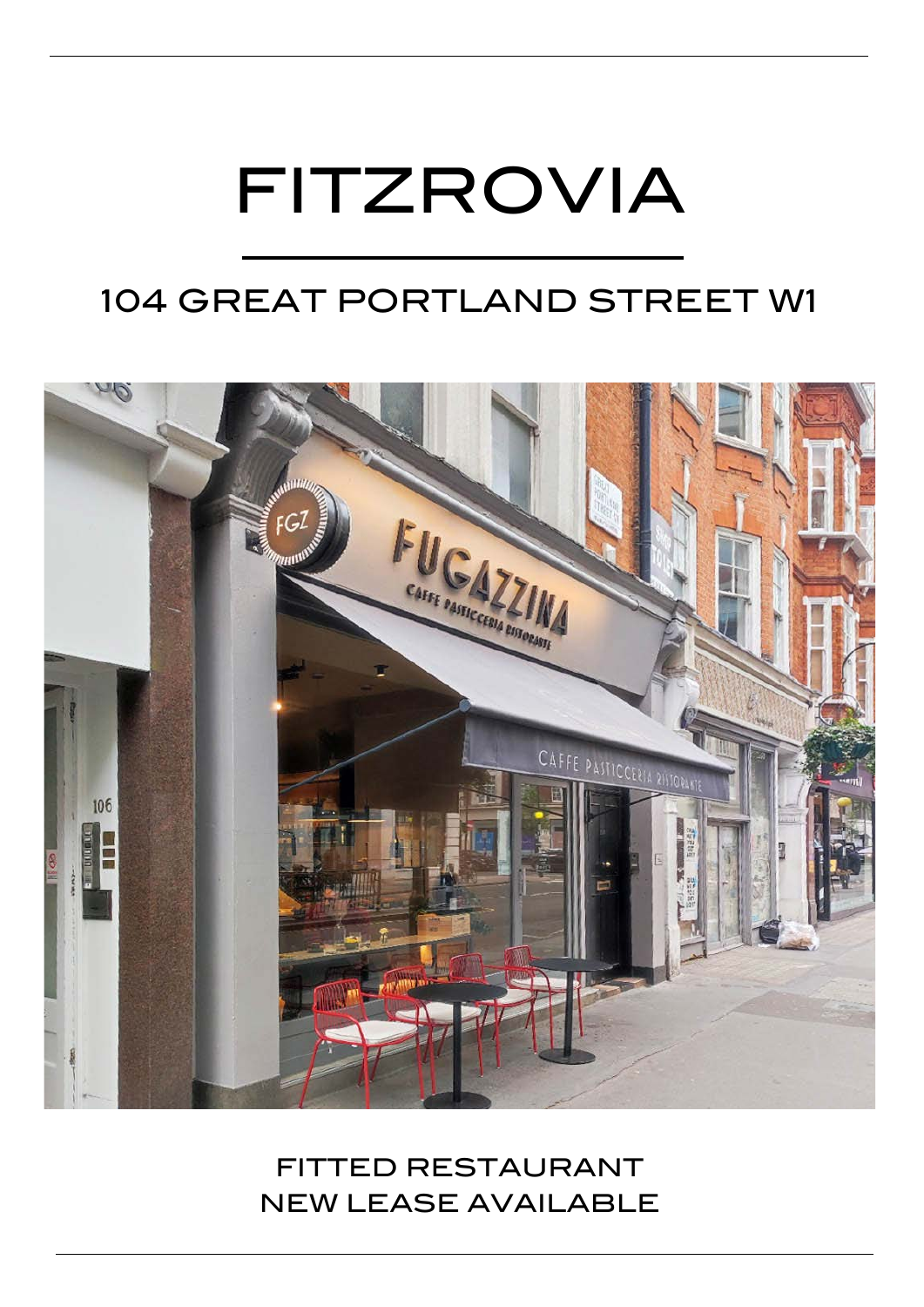

### LOCATION

Located in the heart of Fitzrovia on the eastern side Great Portland Street between Langham Street and New Cavendish Street in close proximity to BBC Broadcasting House. Occupiers in the nearby vicinity include **Joe & the Juice**, **Itaku**, **Sushi Atelier**, **Portland Restaurant**, **Pret a Manger**, **Boots the Chemist**, **the Whiskey Exchange** and **Headmasters** amongst others.

#### ACCOMMODATION

The premises are arranged on ground floor and basement levels providing the following approximate net internal floor areas:

| Total        | $2,250$ sq ft | 209.03 sq m   |
|--------------|---------------|---------------|
| Vaults       | $150$ sq ft   | 13.94 sq m    |
| Basement     | 1,090 sq ft   | $101.26$ sq m |
| Ground floor | $1,010$ sq ft | 93.83 sq m    |

Floor plans are available on request.

#### copyright and database rights 2020. OS 100019885 **TENURE**

Subject to vacant possession, the shop is available by way of a new FRI lease for a term of years to be agreed subject to 5 yearly upward only rent reviews. The lease will be excluded from the security of tenure and compensation provisions of the Landlord and Tenant Act 1954 Part II.

#### **RENT**

On application.

#### USE

The premises benefit from Class E use and extract to roof level. Interested parties are advised to make their own enquiries to The City of Westminster Borough Planning Department.

#### RATES

The local rating authority has verbally advised us that the property is currently assessed as follows:

Rateable Value  $f101,000$ 

Interested parties should verify the above figures for themselves with the local authority or by referring to www.voa.gov.uk.

#### EPC

Experian Goad Plan Created: 09/06/2021 An EPC can be made available on request.

#### VIEWING

Viewings are strictly by prior appointment via the sole retained agents:

020 7183 0589 020 7183 0584 tp@bcretail.co.uk nf@bcretail.co.uk



**Ted Parr Nick Furlong**

3rd Floor, 16 Ingestre Place London WIF 0||

www.bcretail.co.uk

Misrepresentation Act: Whilst every care is taken in the preparation of these particulars BC Retail and the vendor / lessor take no responsibility for any error, mis-statements or omission in these details. Measurements are approximate and for guidance only. These particulars do not constitute an offer or contract and members of the Agent's firm have no authority to make any representation or warranty in relation to this property. SUBJECT TO CONTRACT 2022